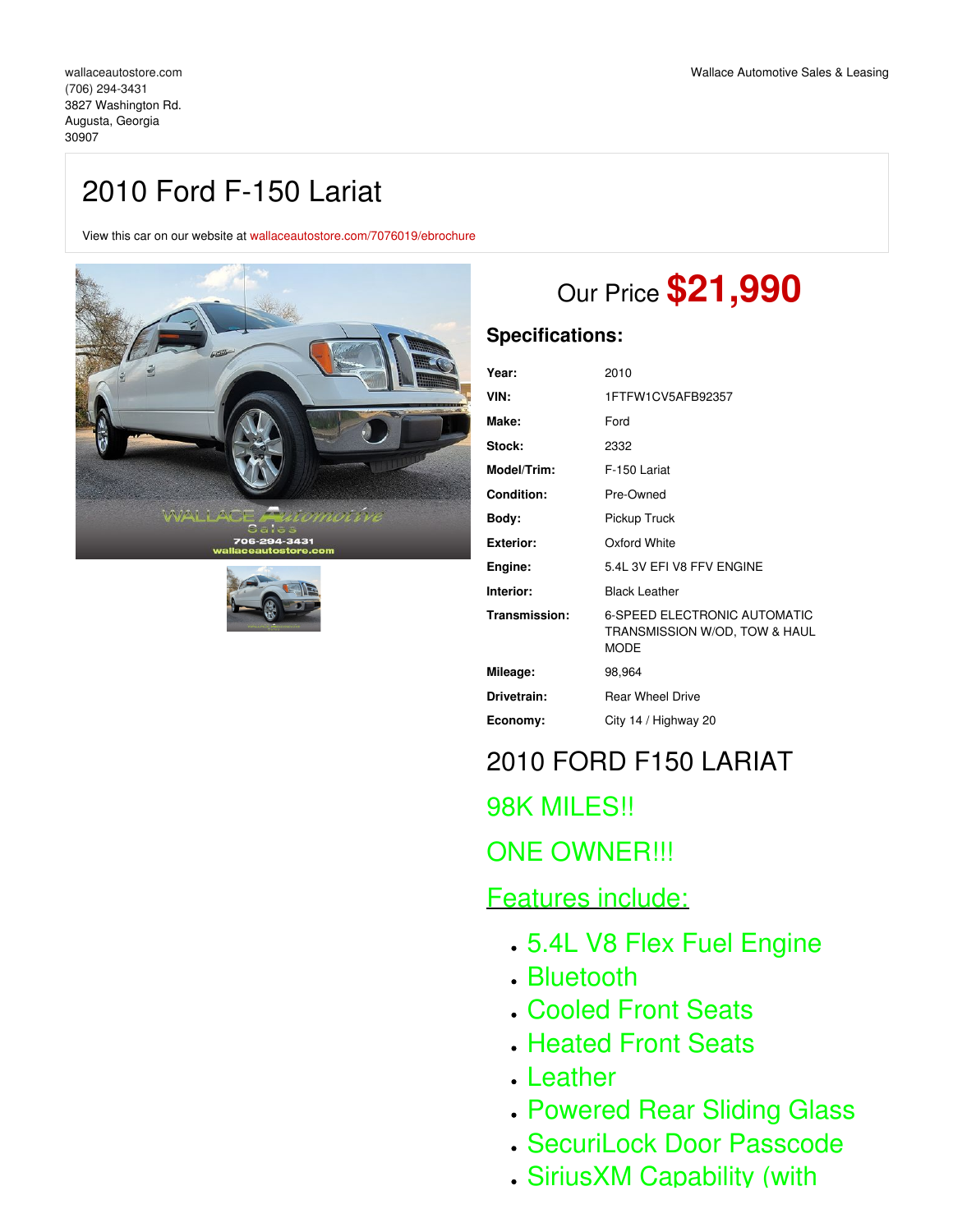## SiriusXM Capability (with subscription)

Our local ASE certified shop just completed a full inspection to include an oil change. The rear tires were replaced less than 400 miles ago! The front tires have at least 50% tread life left.

This truck has NEVER been in an accident. You can view a FREE Carfax report on our website, www.wallaceautostore.com, along with 45+ photos and 6 service records.

Here at Wallace Automotive Sales and Leasing, each Car is Hand picked and must meet guidelines before we consider purchasing the Vehicle. We select low mileage and Carfax/Auto check Certified cars. All vehicles undergo a Complete Mechanical inspection before being placed for sale. All documents and reports are on hand. We fix all issues, if any, that are found during inspection. We believe you deserve the highest quality and deliver. We are a family owned and operated business. My decision is to do everything within my power to earn your business.

2010 Ford F-150 Lariat Wallace Automotive Sales & Leasing - (706) 294-3431 - View this car on our website at[wallaceautostore.com/7076019/ebrochure](https://wallaceautostore.com/vehicle/7076019/2010-ford-f-150-lariat-augusta-georgia-30907/7076019/ebrochure)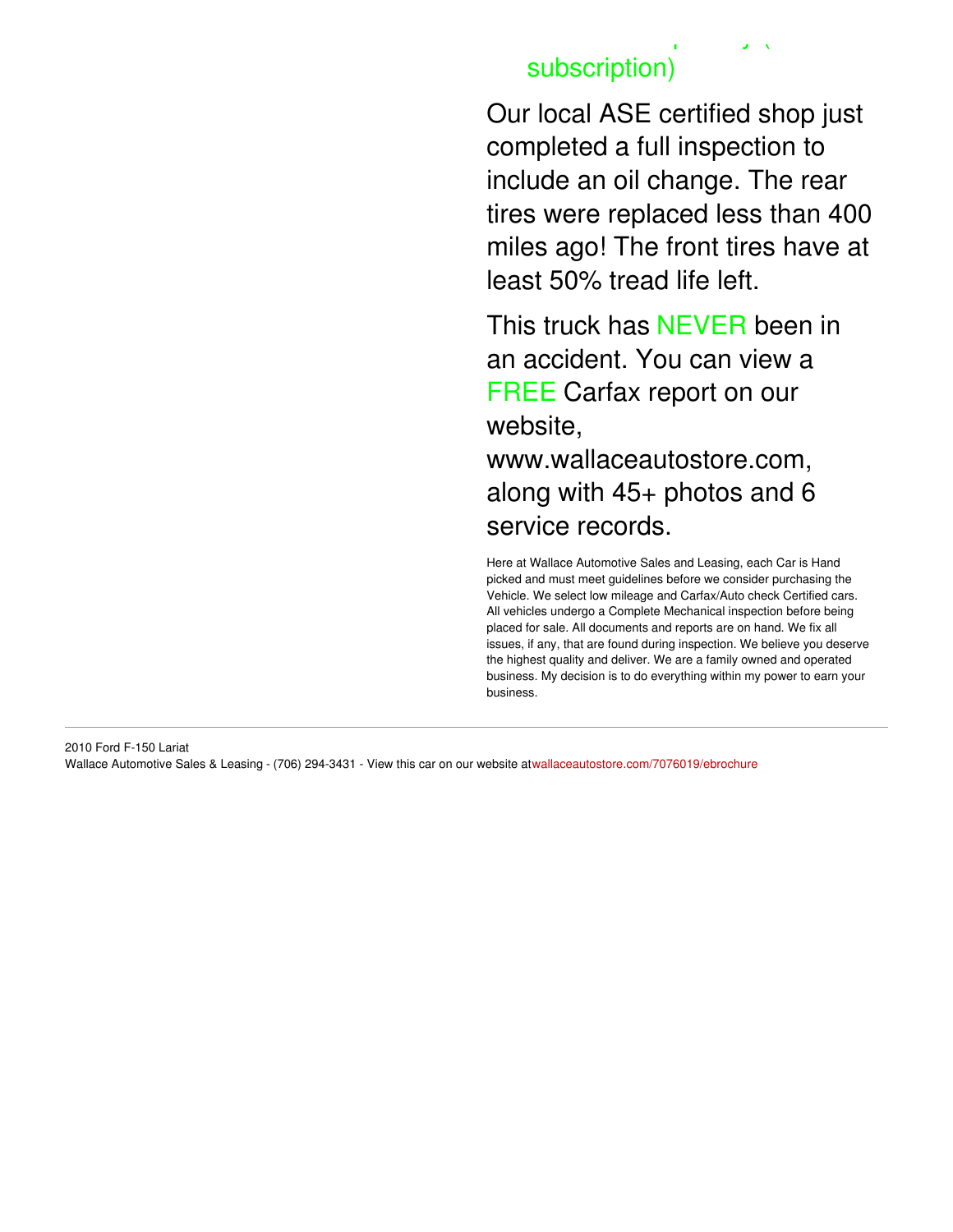

#### 2010 Ford F-150 Lariat

Wallace Automotive Sales & Leasing - (706) 294-3431 - View this car on our website at[wallaceautostore.com/7076019/ebrochure](https://wallaceautostore.com/vehicle/7076019/2010-ford-f-150-lariat-augusta-georgia-30907/7076019/ebrochure)

## **Installed Options**

### **Interior**

- 2nd row B-pillar grab handles- Auto-dimming rearview mirror
- Chrome ring w/obsidian vanes air conditioning registers
- Color-coordinated carpet -inc: carpeted front & rear floor mats Cruise control
- Customer info display- Delayed accessory pwr- Deployable cupholder under middle seat
- Driver & front passenger door scuff plates
- Driver & front passenger illuminated covered visor vanity mirrors
- Driver side Securicode keypad entry
- Dual zone electronic automatic temp control (DEATC) air conditioning
- Fade-to-off interior lighting-Front passenger side A-pillar grab handle-Front pwr point - Front/rear map lights
- Gauges -inc: fuel gauge, voltmeter, oil pressure, engine coolant temp, speedometer, tachometer, odometer
- Instrument panel mounted cigar lighter
- Leather trimmed 40/20/40 split bench front seat w/heated 10-way pwr driver & front passenger seats w/adjustable lumbar, driver seat memory
- Leather-wrapped color coordinated steering wheel w/audio controls
- Message center & trip computer -inc: display center features plus distance to empty, avg.
- fuel economy, multiple language display choices & temp readout options
- Outside temp gauge- Overhead console w/(2) storage bins
- Premium vinyl 60/40 flip-up rear split bench seat -inc: folding armrest, cupholders, elongated seat cushion, leather inserts
- Pwr adjustable pedals w/memory- Pwr door locks w/autolock feature
- Pwr windows w/driver side 1-touch down- Rear door cupholders- Rear pwr point
- Rear window defroster- Remote keyless entry w/(2) fobs, illuminated entry & panic button - SecuriLock anti-theft ignition (PATS)- Tilt steering column

#### **Exterior**

- (4) full-size doors- 18" bright aluminum wheels
- Autolamp -inc: automatic on/off headlamps Black front/rear stone cuffs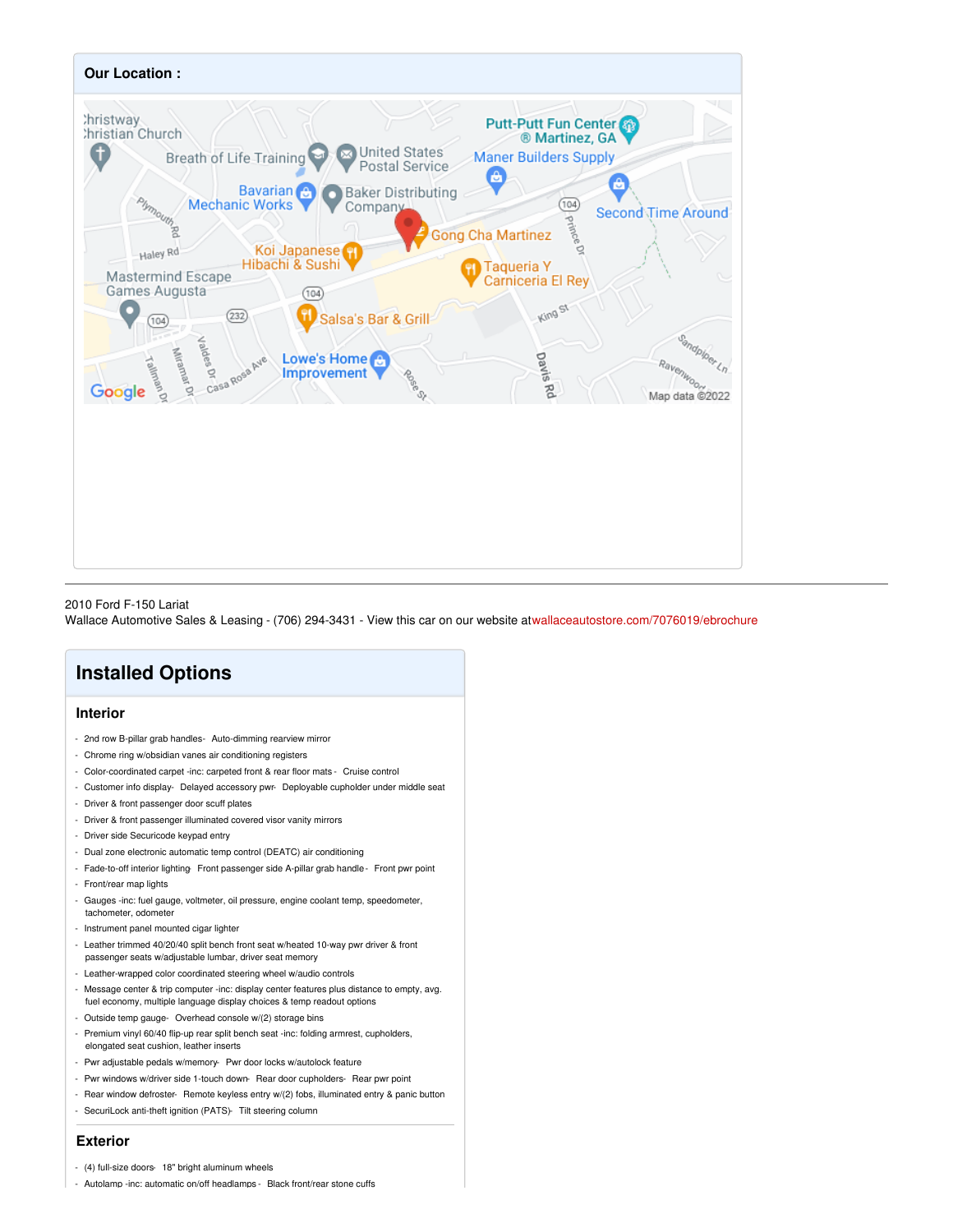- Autolamp -inc: automatic on/off headlamps Black front/rear stone cuffs - Body-color door & tailgate handles- Body-color wheel lip moldings
- Cargo lamp integrated w/high mount stop light
- Chrome front bumper w/black lower valance & body-color upper fascia
- Chrome rear step bumper- Chrome two bar grille surround w/silver mesh insert
- Fog lamps- Full-size spare tire w/lock, underframe winch-type carrier, safety catch
- Outer scuff pad- P265/60R18 all-season OWL tires
- Pwr heated side mirrors w/turn signals/memory/drivers auto-dimming function/body-color skull caps
- Pwr sliding rear window -inc: defroster- Rear privacy tint glass
- Removable tailgate w/key lock & lift assist Variable speed intermittent wipers

#### **Safety**

- 2nd row B-pillar grab handles- Auto-dimming rearview mirror
- Chrome ring w/obsidian vanes air conditioning registers
- Color-coordinated carpet -inc: carpeted front & rear floor mats Cruise control
- Customer info display- Delayed accessory pwr- Deployable cupholder under middle seat
- Driver & front passenger door scuff plates
- Driver & front passenger illuminated covered visor vanity mirrors
- Driver side Securicode keypad entry
- Dual zone electronic automatic temp control (DEATC) air conditioning
- Fade-to-off interior lighting Front passenger side A-pillar grab handle Front pwr point - Front/rear map lights
- Gauges -inc: fuel gauge, voltmeter, oil pressure, engine coolant temp, speedometer, tachometer, odometer
- Instrument panel mounted cigar lighter
- Leather trimmed 40/20/40 split bench front seat w/heated 10-way pwr driver & front passenger seats w/adjustable lumbar, driver seat memory
- Leather-wrapped color coordinated steering wheel w/audio controls
- Message center & trip computer -inc: display center features plus distance to empty, avg. fuel economy, multiple language display choices & temp readout options
- Outside temp gauge- Overhead console w/(2) storage bins
- Premium vinyl 60/40 flip-up rear split bench seat -inc: folding armrest, cupholders, elongated seat cushion, leather inserts
- Pwr adjustable pedals w/memory- Pwr door locks w/autolock feature
- Pwr windows w/driver side 1-touch down- Rear door cupholders- Rear pwr point
- Rear window defroster- Remote keyless entry w/(2) fobs, illuminated entry & panic button
- SecuriLock anti-theft ignition (PATS)- Tilt steering column

#### **Mechanical**

- (4) pickup box tie-down hooks- 155-amp alternator- 2-ton jack
- 5.4L 3V EFI V8 FFV engine 5.5' pickup box
- 6-speed electronic automatic transmission w/OD, tow & haul mode
- 7100# GVWR, 1780# maximum payload- 72-amp/hr (650CCA) maintenance-free battery
- Easy Fuel capless fuel filler system- Gas shock absorbers
- Leaf spring rear suspension w/2-stage variable rear springs
- Long-spindle double wishbone front suspension w/coil-over-shock IFS
- Pwr front & rear disc brakes Pwr rack & pinion steering Rear wheel drive
- Trailer sway control
- Trailer tow pkg -inc: class IV trailer hitch receiver, 7-pin wiring harness, upgraded radiator, aux trans oil cooler \*Required for towing over 5000#\*

### **Option Packages**

### **Factory Installed Packages**

5.4L 3V EFI V8 FFV ENGINE

-

-

-

6-SPEED ELECTRONIC AUTOMATIC TRANSMISSION W/OD, TOW & HAUL **MODE** 

\$140 MANUAL HEATED TELESCOPING TRAILER TOW EXTERIOR MIRRORS W/PWR GLASS -inc: integrated turn signals, puddle lamps, memory, body-color skull caps